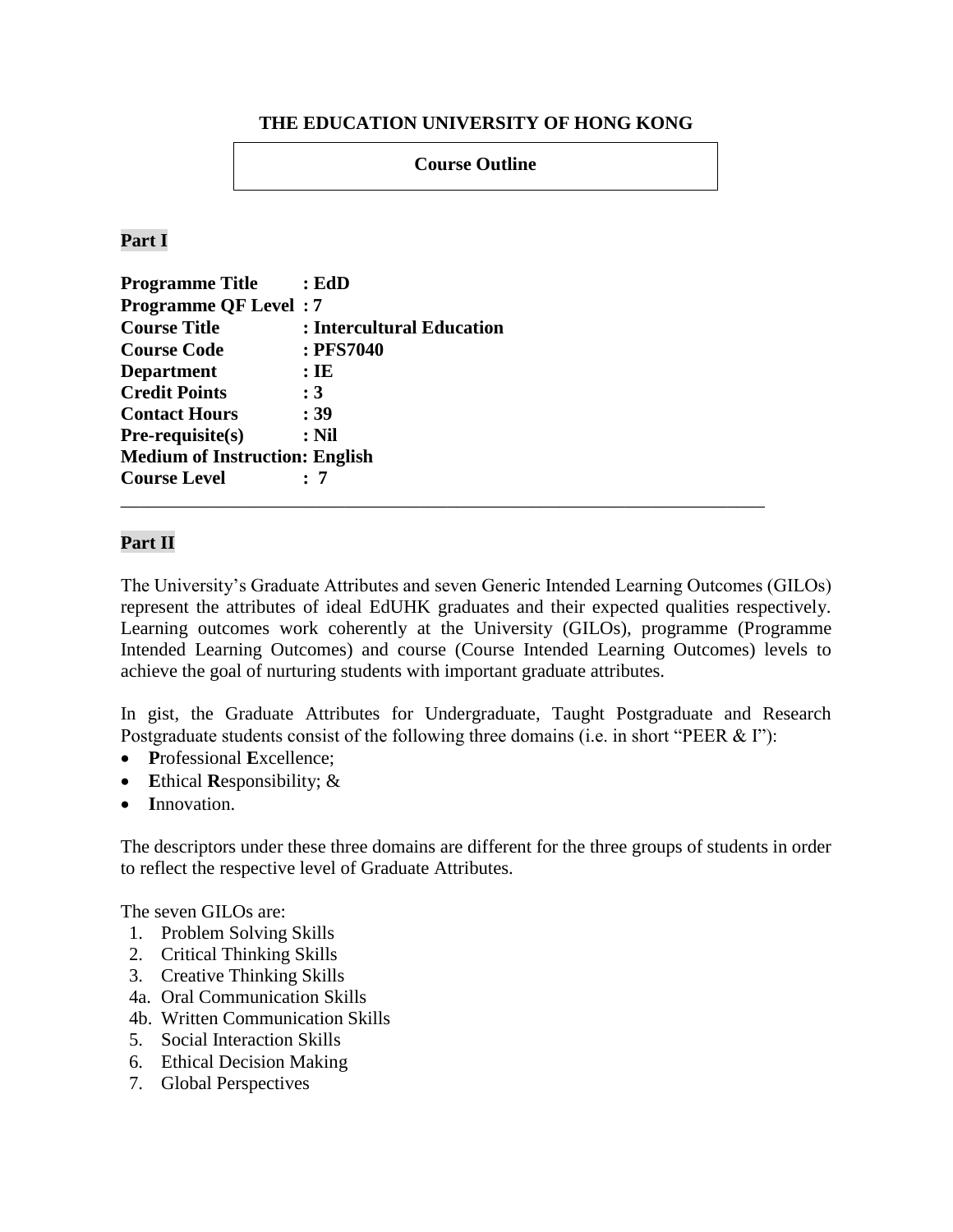### **1. Course Synopsis**

This course presents an overview of the field of intercultural education. It first reviews key principles of intercultural education through a study of the foundational literature and major frameworks. It presents the UNESCO guidelines for intercultural education, and considers their policy, pedagogical, and curricular implications. The course then identifies challenges faced in intercultural education in local and international contexts, and critically analyses intercultural competences, and how they can be promoted in education.

# **2. 2. Course Intended Learning Outcomes** (CILOs)

*Upon successful completion of this course, students should be able to:*

- $C I L O<sub>1</sub>$  demonstrate a critical understanding of the relationship between diversity and inequity in educational settings
- CILO<sup>2</sup> analyse and apply intercultural education in terms of its underpinning theoretical concepts and systemic frameworks
- CILO<sup>3</sup> differentiate critically major pedagogical approaches to intercultural education

### **3. Content, CILOs and Teaching & Learning Activities**

| <b>Course Content</b>                                                                                                          | <b>CILOs</b>        | <b>Suggested Teaching &amp; Learning</b><br><b>Activities</b>                                                        |
|--------------------------------------------------------------------------------------------------------------------------------|---------------------|----------------------------------------------------------------------------------------------------------------------|
| Key principles of intercultural education in<br>UNESCO guidelines and academic<br>literature                                   | $CLO_{1,2}$         | Directed reading, presentations by<br>lecturer and analysis of case studies<br>selected by the lecturer and students |
| Intercultural education as a <i>systemic</i> entity,<br>with reference to local, regional and<br>international contexts        | CILO <sub>2.3</sub> | Analysis of case studies selected by<br>the lecturer and students                                                    |
| Intercultural competences for inclusiveness<br>through metacognition, cultural self-<br>awareness, and intercultural awareness | CILO <sub>2.3</sub> | Presentations by lecturer and case<br>studies selected by the lecturer and<br>students                               |
| Processes for enhancing intercultural<br>education in the classroom                                                            | CILO <sub>2,3</sub> | Presentations by lecturer and<br>students; workshops                                                                 |

#### **4. Assessment**

| <b>Assessment Tasks</b>                                             | Weighting | <b>CILO</b>           |
|---------------------------------------------------------------------|-----------|-----------------------|
| Two essays (1500 words) addressing diversity and inequity in        | 75%       | CILO <sub>1.2.3</sub> |
| education, intercultural education and its theoretical foundations, |           |                       |
| and major approaches to intercultural education.                    |           |                       |
| A presentation to class identifying the significance of one theme   | 25%       | CILO <sub>1.2.3</sub> |
| in intercultural education within a particular schooling context.   |           |                       |

### **5. Required Text(s)**

UNESCO. (2006). *Guidelines on intercultural education*. UNESCO, [https://bit.ly/3wXtjr1.](https://bit.ly/3wXtjr1) Hankivsky, O. (2014). *Intersectionality 101*. Institute for Intersectionality Research, San

Francisco University, [https://bit.ly/3z7cfAP.](https://bit.ly/3z7cfAP)